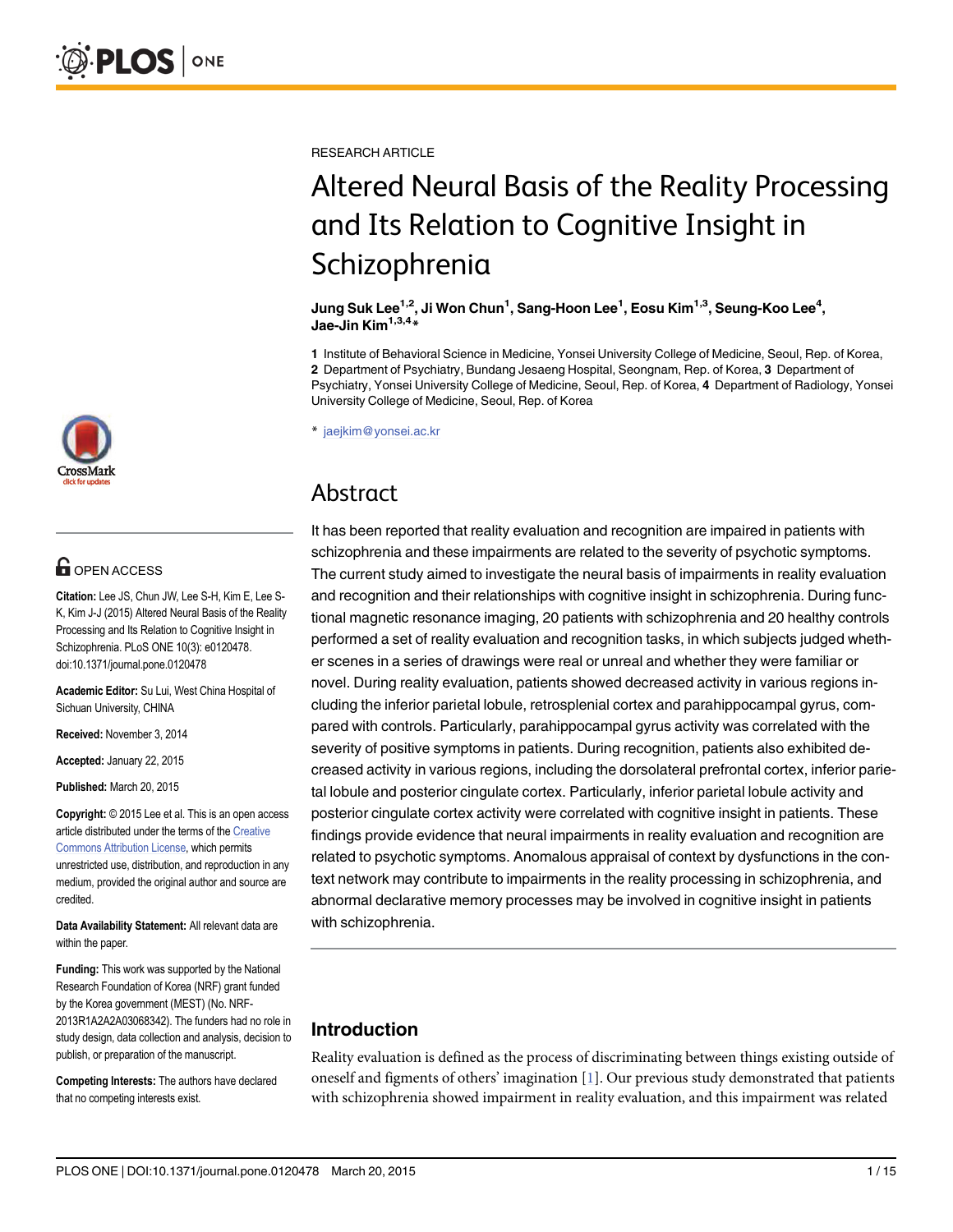<span id="page-1-0"></span>to positive symptoms such as hallucinations and delusions [\[1](#page-12-0)]. Since hallucinations and delusions may stem from a reality evaluation deficit, determining the neural correlates of the reality evaluation process is important for investigating the pathophysiology of schizophrenia.

During the reality evaluation process, people typically perceive complex features of objects and backgrounds, examine their contexts, store the contexts in short-term memory and compare the contexts with social norms of reality in memories. Thus, the processing of contextual information and relational reasoning, or the ability to consider relationships between multiple mental representations [[2](#page-12-0)], is needed by subjects during the reality evaluation process. More specifically, the context network underlying the appraisal and processing of context mainly includes the medial temporal lobe, retrosplenial cortex and posterior parietal cortex [\[3](#page-13-0)–[4\]](#page-13-0). In schizophrenia, decreased hippocampal activity during the processing of contextual information has been reported  $\lceil 5 \rceil$ . In addition, relational reasoning is supported by a network of frontoparietal regions including the frontopolar cortex, dorsolateral prefrontal cortex, inferior frontal gyrus, and inferior parietal lobule [[6](#page-13-0)–[8](#page-13-0)]. A previous neuroimaging study showed abnormal reasoning-related activities in these brain regions in patients with schizophrenia [\[9\]](#page-13-0).

The reality evaluation process can be related to hallucinations and delusions via abnormal memory processes of real/unreal stimuli. For example, a liberal response bias, a tendency to report imaginary events as real, in a recognition memory task has been reported to be associated with hallucinations [[10](#page-13-0)] and delusions [\[11\]](#page-13-0). Because a liberal response bias may stem from a general deficit in the processing of contextual information [[12\]](#page-13-0) which may be a prerequisite for reality evaluation, reality evaluation is possibly related to memory processes in schizophrenia. Deficits in memory processes were also suggested to contribute to poor cognitive insight in psychotic patients [\[13\]](#page-13-0). Given that the level of cognitive insight was correlated with the severity of psychotic symptoms in schizophrenia  $[14]$ , anomalous memory processes may underlie the formation of psychotic symptoms. Additionally, a discriminability, accuracy in discriminating targets from distracters, was also found to be related to hallucinations [[1\]](#page-12-0). This finding suggests that low discriminability may make the real stimuli remain less vividly in memories, leading to distortion of reality norms, which then can contribute to the formation or maintenance of hallucinations and delusions. A previous finding that hippocampal hyperactivity during encoding was related to memory deficits and positive symptoms in schizophrenia [\[15\]](#page-13-0) further supports the association between memory processes and psychotic symptoms.

The aim of this study was to investigate a functional neural basis of impairments in reality evaluation and recognition in schizophrenia using functional magnetic resonance imaging (fMRI). We hypothesized that patients with schizophrenia would exhibit (a) impairment in reality evaluation due to a dysfunction of brain regions related to the processing of context information and relational reasoning; and (b) decreased discriminability and increased liberal response bias due to a dysfunction of memory-related regions during recognition, which would be related to cognitive insight. Additionally, it was hypothesized that altered activities during reality evaluation and recognition in the patients would be interrelated and be associated with the severity of psychotic symptoms.

#### Materials and Methods

#### Participants and Clinical Measurements

Twenty patients with schizophrenia (10 males) and 20 healthy controls (10 males) participated in this study. All patients were recruited at psychiatric outpatient clinics and were in stable phases of illness. The exclusive diagnoses of schizophrenia in the patient group and the exclusions of psychiatric disorders in the control group were made using the Structural Clinical Interview for DSM-IV [\[16\]](#page-13-0). Exclusion criteria included the presence of neurological or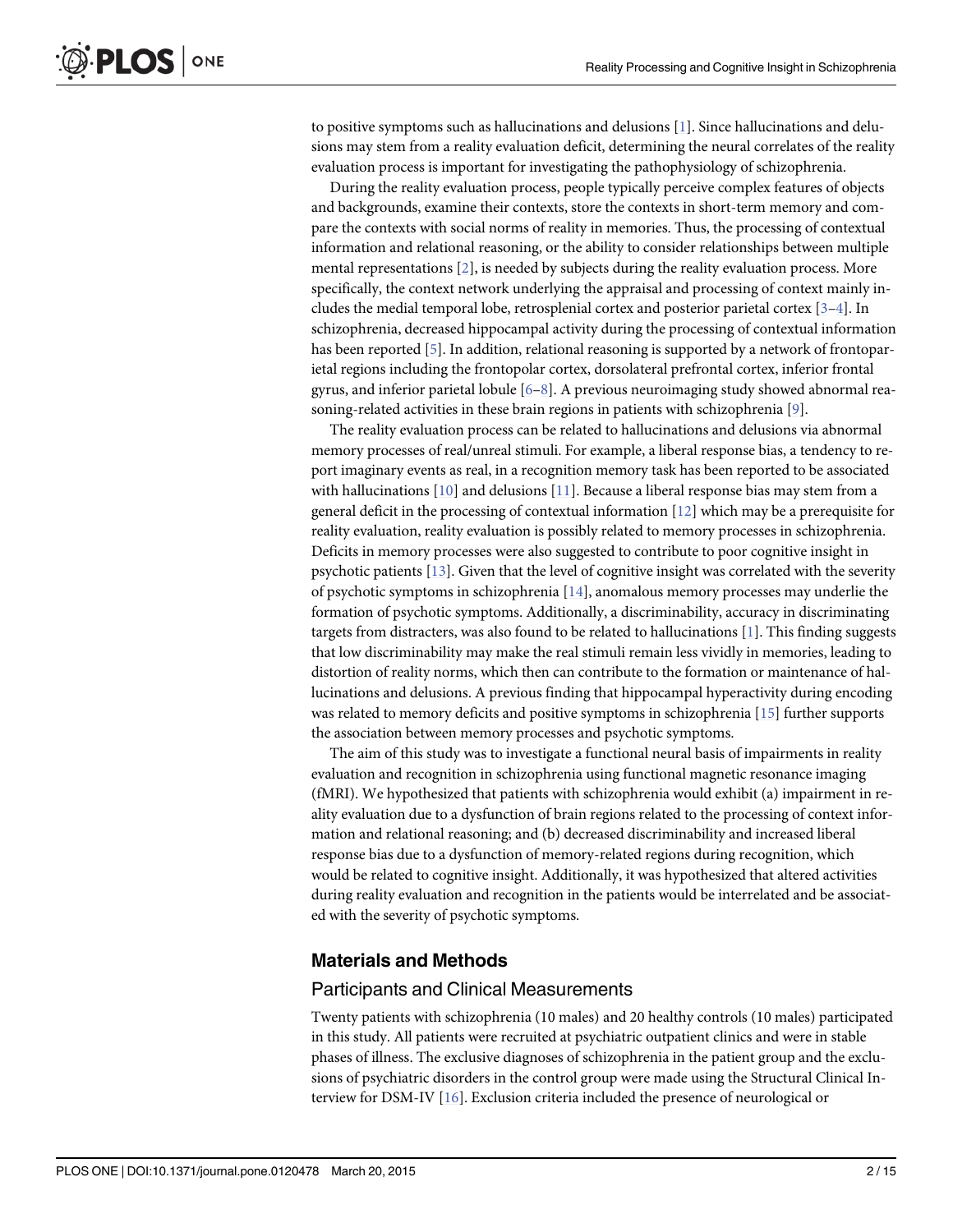<span id="page-2-0"></span>significant medical illness and current or past substance abuse or dependence. This study was approved by the institutional review board of Yonsei University Severance Hospital. Written informed consent was obtained from all participants before the study began.

The intelligence scores were assessed by Raven's progressive matrices [[17](#page-13-0)]. Memory function was assessed using the Rey auditory verbal learning test (RAVLT) [[18](#page-13-0)] and Rey complex figure test (RCFT) [[19\]](#page-13-0). Cognitive insight (i.e., subjects' self-reflectiveness and their overconfidence in their interpretation of their experiences) was measured using the Beck Cognitive In-sight Scale (BCIS) [\[20](#page-13-0)], a 15-item self-report questionnaire, consisting of 9 items for selfreflectiveness and 6 items for self-certainty. A composite index of the BCIS for cognitive insight was calculated by subtracting the self-certainty subscale score from the self-reflectiveness subscale score. Patients' clinical symptoms were rated using the Positive and Negative Syndrome Scale (PANSS) [[21\]](#page-13-0).

#### Behavioral Task

The fMRI task of event-related design was divided into two parts ( $Fig. 1$ ): (i) a reality evaluation task, and (ii) a recognition task. We used a previously validated set of 36 real and 36 unreal pictures [\[1](#page-12-0)] as stimuli. In the reality evaluation task, 18 real and 18 unreal pictures were presented twice serially and randomly to subjects, who were instructed to click the left mouse button if the picture was perceived as real or the right mouse button if the picture was perceived as unreal. To enhance the ecological validity of the procedure, subjects were not informed that



# (A) Reality evaluation

#### Fig 1. Sequences of the behavioral tasks.

doi:10.1371/journal.pone.0120478.g001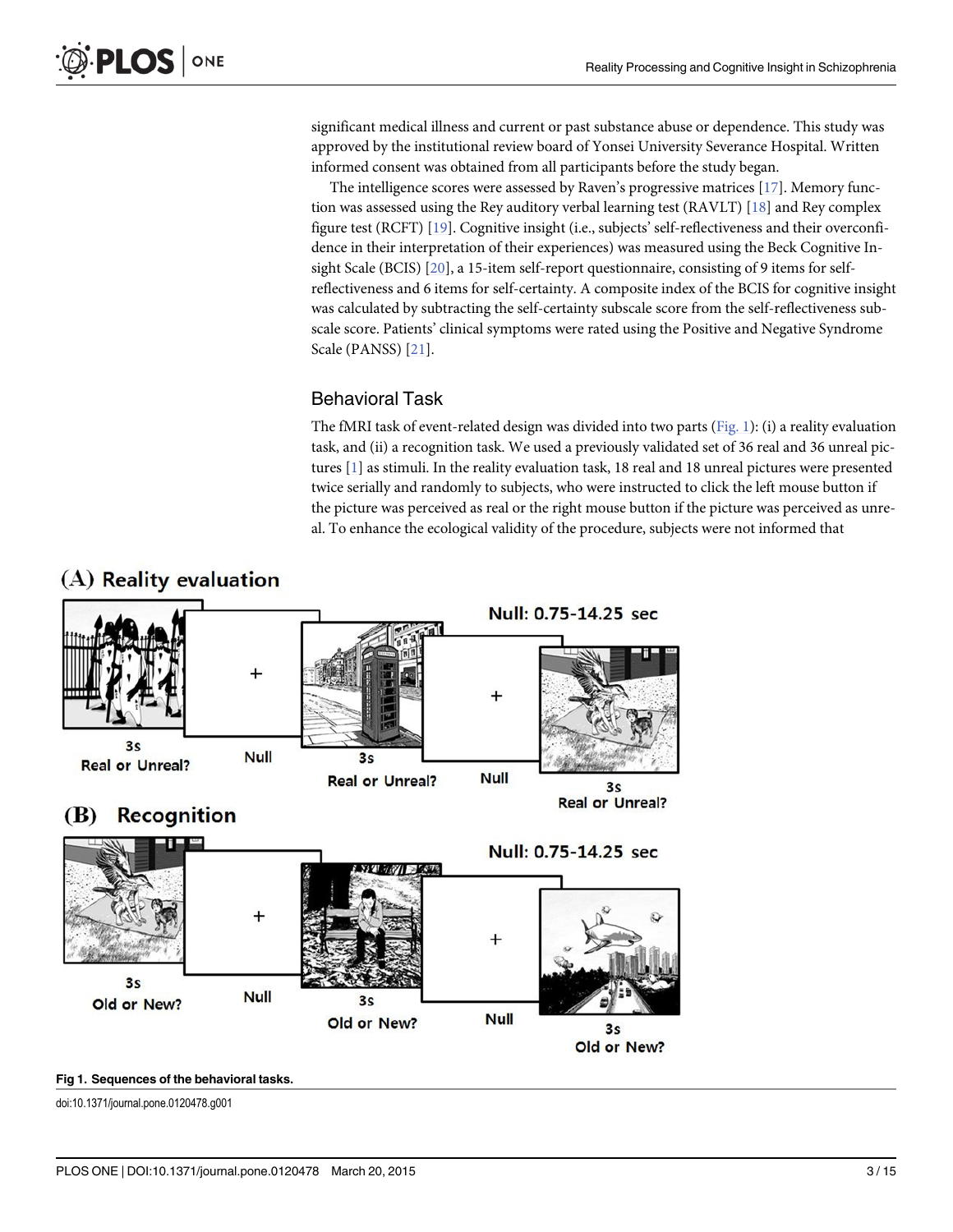<span id="page-3-0"></span>recognition would be assessed on the basis of task performance. The recognition task was performed 15 min after the reality evaluation task. While viewing real or unreal pictures, subjects were instructed to click the left mouse button if the picture had been presented during the reality evaluation task (OLD) or the right mouse button if the picture had not been presented (NEW). Thirty six real (18 OLD and 18 NEW) and 36 unreal (18 OLD and 18 NEW) pictures were used in the recognition task. The orders of presentation of the pictures were counterbalanced across subjects. In both tasks, all pictures were presented for 3 sec, and the null events were varied from 0.75 sec to 14.25 sec. After fMRI scanning, subjects were instructed to rate valence of the pictures (positive: 1, neutral: 0, and negative: –1).

### Image Acquisition

MRI data were acquired on a 3 T MR scanner (Intra Achieva; Philips Medical System, Best, Netherlands). Thirty-eight contiguous 3.5-mm-thick axial slices were collected using a singleshot echo planar imaging sequence depicting the blood-oxygenation-level-dependent signal (echo time  $= 30$  ms; repetition time  $= 3,000$  ms; flip angle  $= 90^{\circ}$ ; field of view  $= 220$  mm; and image matrix =  $128 \times 128$ ). Axial 1.2-mm-thick T1-weighted images (echo time = 4.6 ms; repetition time = 9.703 ms; flip angle =  $30^{\circ}$ ; field of view = 220 mm; and image matrix =  $256 \times 256$ ) were also collected.

### Behavioral Data Analysis

Clinical data were compared between groups using two-sample t-tests. Behavioral performance of the reality evaluation task was measured by the level of accuracy, whereas that of the recognition task was counted by discriminability and response bias in accordance with the Two-High Threshold Theory [[22](#page-13-0)]. Discriminability reflected accuracy in discriminating target pictures from distracters (rate of correct recognitions of target pictures minus rate of false recognitions of nontarget pictures). Response bias, the tendency to make false recognitions of unpresented pictures, was calculated as FA/(1−(H—FA)): the hit (H) and false alarm rates (FA). Values greater than 0.5 were classified as "liberal" bias (i.e., a tendency to say "yes" when unsure), whereas values below 0.5 were classified as "conservative" bias (i.e., a tendency to say "no" when unsure). These behavioral performances and valence rating were analyzed by repeated measures ANOVA with the group (patients or controls) as the between-subject factor and the condition (real or unreal) as the within subject factor, which was followed by *post hoc* least significant difference (LSD) test. In addition, discriminability and response bias were reanalyzed using RCFT delayed recall score as a covariate. Statistical significance was set at  $P < 0.05$ .

### Neuroimaging Data Analysis

Preprocessing and analysis of the neuroimaging data were performed using Statistical Parametric Mapping 8 (SPM8). The first four volumes of the functional data were discarded to allow signal equilibration. After correcting for slice acquisition time differences, the functional images were realigned to eliminate head movement effects, co-registered to the T1-weighted image, and spatially normalized using nonlinear transformation functions, which were obtained by registering individual T1-weighted images to a Montreal Neurological Institute (MNI) template. These normalized data were smoothed with an 8 mm full-width-at-half-maximum Gaussian filter.

Individual contrast maps were generated by contrasting the unreal condition with the real condition for each of the reality evaluation and recognition tasks at the first-level analysis and the movement parameters obtained from the realignment procedure were included as regressors to account for any residual effects of head motion. Linear contrasts of subject-specific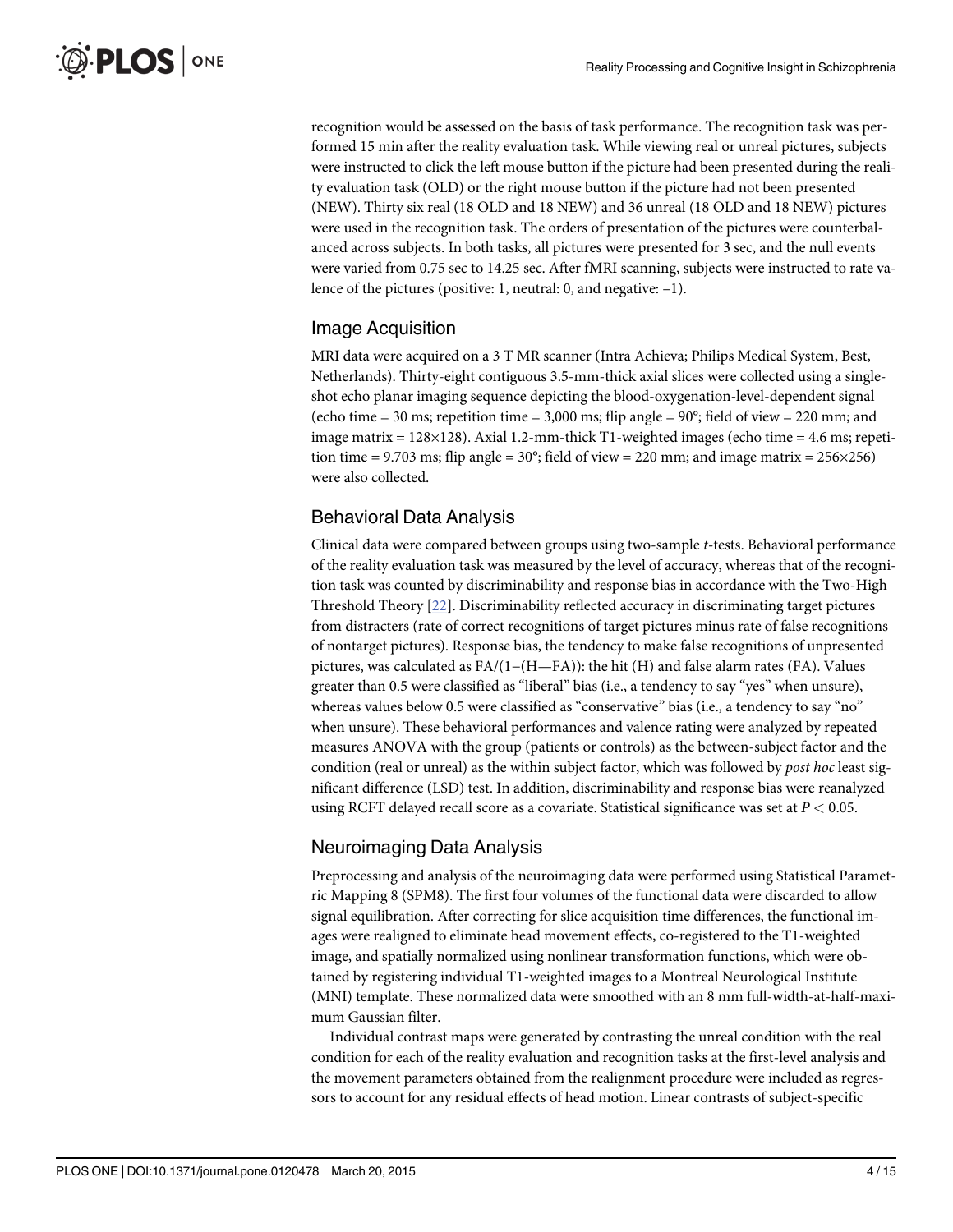<span id="page-4-0"></span>parameter estimates for conditions of interest were taken to a second-level random-effects model. Second-level analyses were performed by 2 (group) x 2 (condition) full factorial model, in which a covariate was the RCFT copy score for the reality evaluation task and the RCFT delayed recall score for the recognition task. The statistical significance was set at uncorrected  $P < 0.001$  with more than 10 contiguous voxels to grasp the trend of group differences, and then 10,000 Monte Carlo simulations were conducted and the critical cluster size was determined at family-wise error-corrected  $P < 0.05$  via AlphaSim [\(http://afni.nimh.nih.gov/afni/](http://afni.nimh.nih.gov/afni/doc/manual/AlphaSim) [doc/manual/AlphaSim\)](http://afni.nimh.nih.gov/afni/doc/manual/AlphaSim) to correct for the problem of multiple comparisons. The percent signal change (PSC) in the clusters showing significant main effect of group or group x condition interaction was calculated using MarsBaR (version 0.42, [http://marsbar.sourceforge.net/\)](http://marsbar.sourceforge.net/). The PSC in the clusters for the contrast of unreal versus real condition was used for the subsequent correlation analyses. Spearman correlation analyses were performed between the regional PSCs and BCIS scores in patients and controls, separately, and between the regional PSCs and PANSS positive scores in patients. Correlation analyses were also performed between the regional PSCs during reality evaluation and those during recognition in each group.

# **Results**

### Demographic and Clinical Characteristics

There were no significant differences between the patient and control groups in terms of gender and age (patients,  $37.1 \pm 6.5$  years; controls,  $36.7 \pm 7.1$  years). Patients ( $13.6 \pm 1.6$  years) had received significantly less years of education than controls (14.9  $\pm$  1.8 years, P = 0.03). The mean ratings of positive, negative, and general symptom subscale scores of the PANSS in patients were  $12.4 \pm 4.6$ ,  $13.0 \pm 4.7$ , and  $27.1 \pm 7.6$ , respectively. Their mean duration of illness was 11.6  $\pm$  5.1 years and their mean hospitalization number was 3.2  $\pm$  1.7. All patients were medicated with one or two antipsychotics, and the mean chlorpromazine-equivalent dose for the medications was  $399.6 \pm 291.9$  mg.

# Cognitive and Behavioral Measurements

As shown in [Table 1,](#page-5-0) the raw score of the Raven's Progressive Matrices did not differ between patients and controls. However, patients showed significantly lower RAVLT recognition scores ( $P < 0.001$ ) and RCFT immediate ( $P < 0.001$ ) and delayed recall scores ( $P < 0.001$ ) than controls. The RCFT copy scores were not different between the two groups. The BCIS self-certainty, self-reflectiveness and composite scores did not show any group difference.

For reality evaluation accuracy, there was a significant main effect of group  $[F(1,37) = 5.53]$ ,  $P = 0.02$ , but no significant main effect of *condition* or interaction effect of *group x condition*. Accuracy was significantly lower in patients than in controls ( $P = 0.02$ ). Regarding discriminability, there was a significant main effect of group  $[F(1,37) = 11.69, P = 0.002]$ , but no significant main effect of *condition* or interaction effect of *group x condition*. Discriminability was significantly lower in patients than in controls ( $P = 0.002$ ). After controlling for the RCFT delayed recall score, these results for discriminability were not changed with only a significant main effect of group  $[F(1,35) = 9.14, P = 0.005]$ . For response bias, there was a significant main effect of *condition*  $[F(1,37) = 39.74, P < 0.001]$  and there was a significant interaction effect of group x condition  $[F(1,37) = 5.35, P = 0.03]$ , but no significant main effect of group. Response bias was significantly higher for the real condition than for the unreal condition in controls  $(P < 0.001)$ , but not significantly different in patients. After controlling for the RCFT delayed recall score, there were no significant main effect of *group* or *condition* and interaction effect of group x condition for response bias. In addition, the demographic variables including years of education and cognitive performances showed no significant correlation in each group.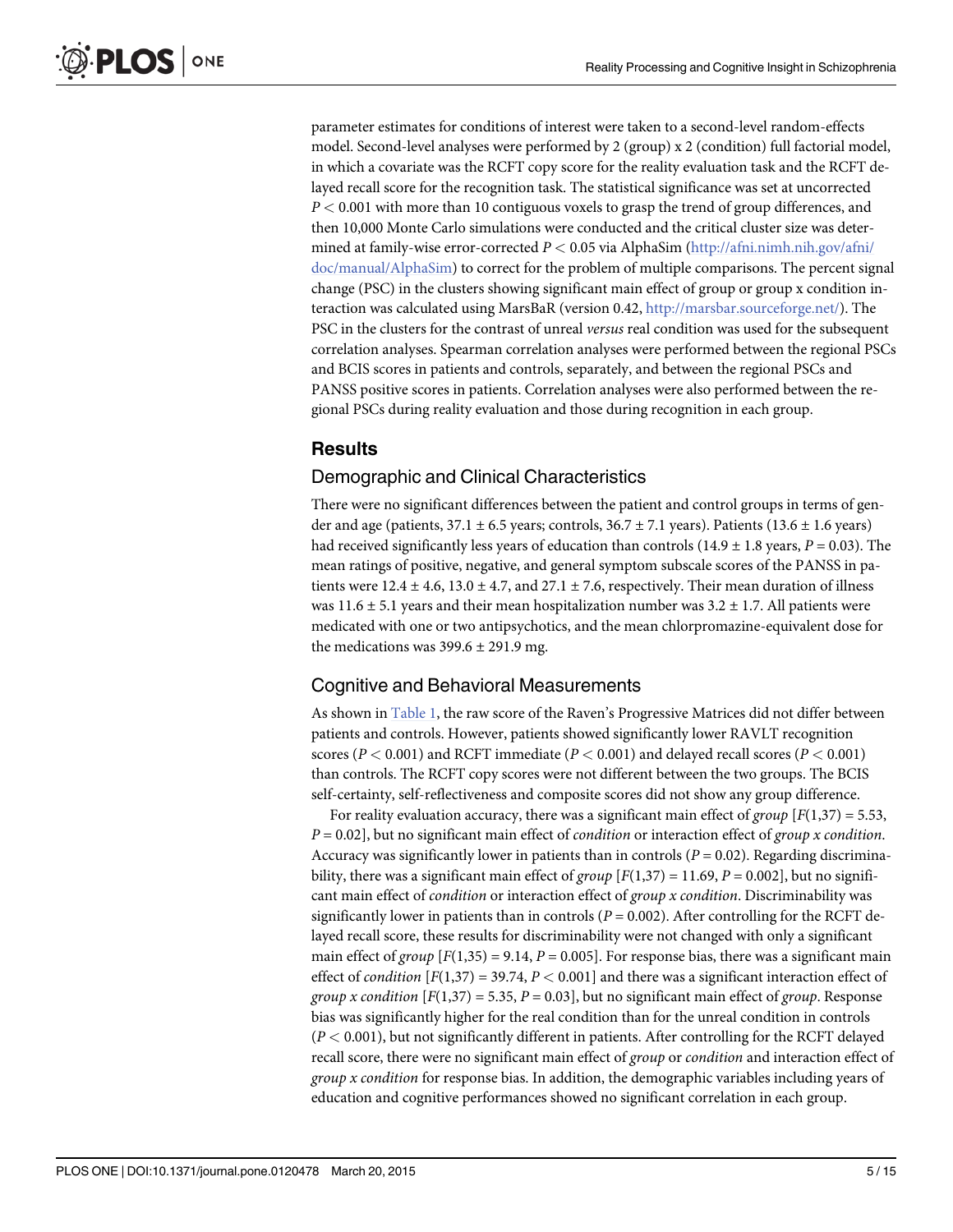#### <span id="page-5-0"></span>[Table 1.](#page-4-0) Clinical and behavioral data of subjects.

|                                 | <b>Patients</b><br>$(n = 20)$ | <b>Controls</b><br>$(n = 20)$ | tlF     | P value |
|---------------------------------|-------------------------------|-------------------------------|---------|---------|
| <b>RPM</b> raw score            | $47.5 \pm 9.3$                | $50.4{\pm}7.8$                | $-1.05$ | 0.30    |
| RAVLT recognition               | $11.7 \pm 2.7$                | $14.6 \pm 0.6$                | $-4.55$ | < 0.001 |
| <b>RCFT copy</b>                | $31.3 \pm 6.3$                | $33.5 \pm 2.0$                | $-1.54$ | 0.13    |
| <b>RCFT</b> immediate recall    | $16.6 \pm 7.4$                | $26.0 + 5.3$                  | $-4.55$ | < 0.001 |
| <b>RCFT</b> delayed recall      | $15.8 \pm 6.7$                | $25.5 \pm 5.3$                | $-5.02$ | < 0.001 |
| <b>BCIS</b> self-certainty      | $5.9 \pm 3.0$                 | $7.1 \pm 2.8$                 | $-1.36$ | 0.18    |
| <b>BCIS</b> self-reflectiveness | $9.6 + 4.6$                   | $9.2 \pm 3.3$                 | 0.32    | 0.75    |
| <b>BCIS</b> composite           | $3.7 + 4.6$                   | $2.1 \pm 2.8$                 | 1.38    | 0.18    |
| Reality evaluation accuracy     |                               |                               | 5.53    | 0.02    |
| Real condition                  | $0.83 \pm 0.17$               | $0.91 \pm 0.08$               |         |         |
| Unreal condition                | $0.86 \pm 0.13$               | $0.93 \pm 0.08$               |         |         |
| Discriminability                |                               |                               | 11.69   | 0.002   |
| Real condition                  | $0.65 \pm 0.25$               | $0.84 \pm 0.10$               |         |         |
| Unreal condition                | $0.69 + 0.23$                 | $0.88 + 0.08$                 |         |         |
| Response bias                   |                               |                               | 39.74   | < 0.001 |
| Real condition                  | $0.67 \pm 0.27$               | $0.88 + 0.26$                 |         |         |
| Unreal condition                | $0.41 \pm 0.26$               | $0.32 \pm 0.34$               |         |         |
| Valence                         |                               |                               | 290.16  | < 0.001 |
| Real condition                  | $0.73 \pm 0.39$               | $0.86 \pm 0.16$               |         |         |
| Unreal condition                | $-0.58+0.30$                  | $-0.78 + 0.31$                |         |         |

RPM, Raven's Progressive Matrices; RAVLT, Rey Auditory Verbal Learning Test; RCFT, Rey Complex Figure Test; BCIS, Beck Cognitive Insight Scale.

doi:10.1371/journal.pone.0120478.t001

For valence of the stimulus pictures, there was a significant main effect of *condition*  $[F(1,37) =$ 290.16,  $P < 0.001$ ], but no significant main effect of group or interaction effect of group x condition. Valence was significantly lower for the unreal condition than for the real condition  $(P < 0.001)$ .

### Brain Activity during Reality Evaluation

Brain regions showing a main effect of group are listed in [Table 2.](#page-6-0) At the corrected significance level, compared to controls, patients exhibited significantly decreased activity in the right inferior parietal lobule, right retrosplenial cortex, bilateral ( $x = -34$  and  $x = 32$ ) parahippocampal gyri, and right caudate. Additional regions including the left dorsolateral prefrontal cortex, left  $(x = -24)$  parahippocampal cortex, and left putamen were observed at the uncorrected significance level. There was no brain region showing significantly increased activity in patients than in controls. The significant group x condition interaction was found only in the right caudate. In the correlations between the regional PSCs and psychotic symptom measurements in pa-tients ([Fig. 2](#page-7-0)), the PANSS positive scores were correlated with only left ( $x = -34$ ) and right  $(x = 32)$  parahippocampal gyrus activity  $(\rho = -0.51, P = 0.02; \rho = -0.63, P = 0.003$ , respectively). The BCIS composite scores were correlated with left dorsolateral prefrontal cortex activity  $(\rho = 0.49, P = 0.03)$  and left (x = -24) parahippocampal gyrus activity ( $\rho = -0.52, P = 0.02$ ) in patients ([Fig. 3A1 and 3A2\)](#page-8-0), but not with any regional activity in controls. The BCIS selfreflectiveness scores were correlated with left  $(x = -24)$  parahippocampal gyrus activity  $(\rho = -0.72, P < 0.001)$  in patients and left middle occipital gyrus activity  $(\rho = -0.57, P = 0.01)$ in controls.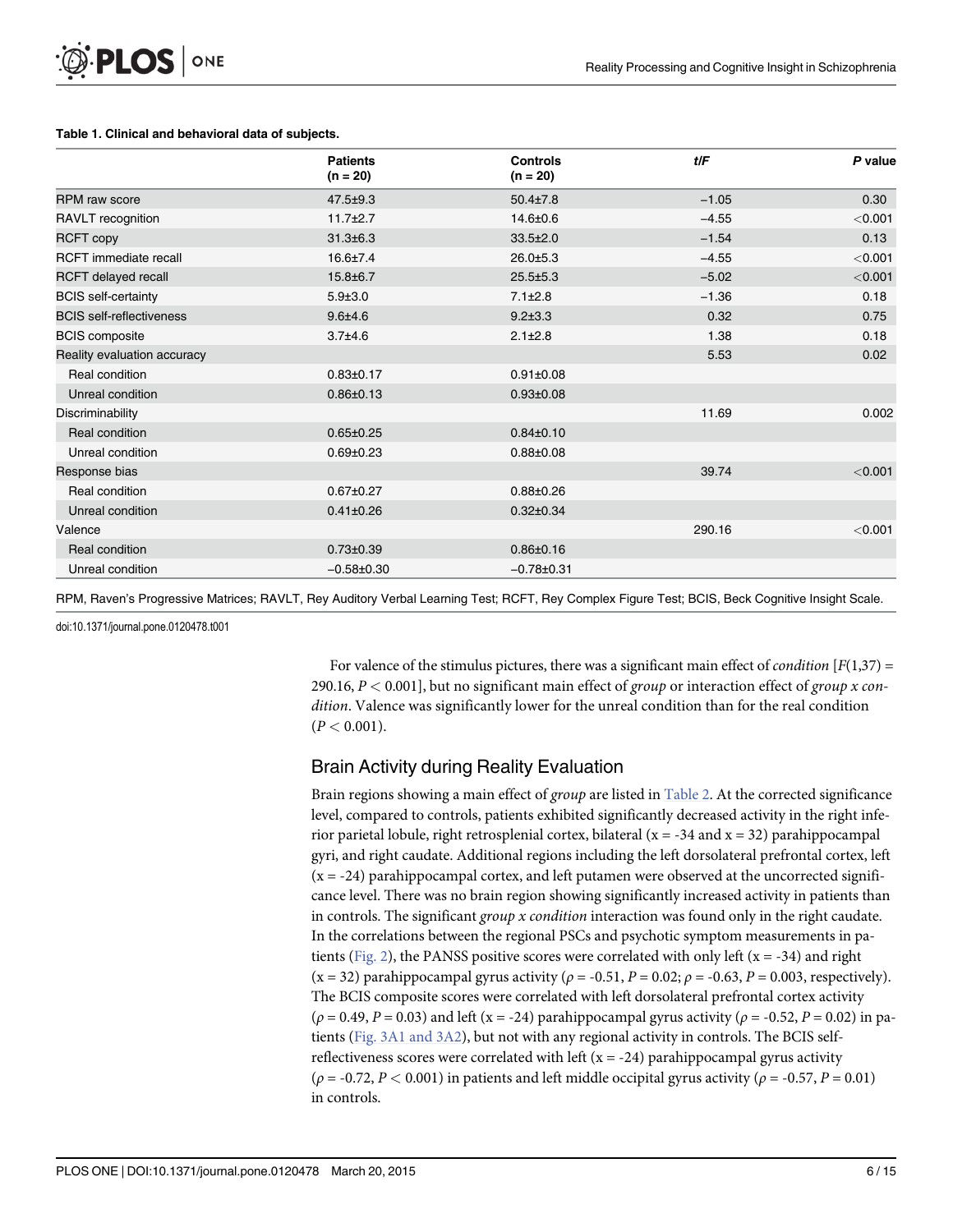#### [Table 2.](#page-5-0) Brain regions showing a significant main effect of group or group x condition interaction during reality evaluation and recognition.

|                                                                    |      | <b>MNI Coordinates</b> |                |       |             |
|--------------------------------------------------------------------|------|------------------------|----------------|-------|-------------|
| Regions (Brodmann area)                                            | F    | X                      | у              | z     | <b>Nvox</b> |
| During reality evaluation (controlled for the RCFT copy scores)    |      |                        |                |       |             |
| Main effect of group                                               |      |                        |                |       |             |
| Schizophrenia < Control                                            |      |                        |                |       |             |
| Dorsolateral prefrontal cortex (9), left                           | 15.1 | $-32$                  | 20             | 28    | 10          |
| Inferior parietal lobule (39), right*                              | 19.9 | 44                     | $-70$          | 24    | 56          |
| Retrosplenial cortex (29), right*                                  | 20.0 | 20                     | $-46$          | 14    | 68          |
| Parahippocampal gyrus (36), left*                                  | 15.7 | $-34$                  | $-44$          | $-12$ | 71          |
| Parahippocampal gyrus (36), left                                   | 15.9 | $-24$                  | $-36$          | $-10$ | 15          |
| Parahippocampal gyrus (36), right*                                 | 16.9 | 32                     | $-28$          | $-18$ | 44          |
| Middle occipital gyrus (19), left                                  | 15.7 | $-22$                  | $-78$          | 20    | 20          |
| Caudate, right*                                                    | 24.8 | 8                      | 24             | 6     | 110         |
| Putamen, left                                                      | 19.1 | $-28$                  | 4              | $-14$ | 15          |
| Schizophrenia > Control                                            |      |                        |                |       |             |
| None                                                               |      |                        |                |       |             |
| Group x condition interaction                                      |      |                        |                |       |             |
| Caudate, right*                                                    | 24.2 | 8                      | 24             | 10    | 41          |
| During recognition (controlled for the RCFT delayed recall scores) |      |                        |                |       |             |
| Main effect of group                                               |      |                        |                |       |             |
| Schizophrenia < Control                                            |      |                        |                |       |             |
| Dorsolateral prefrontal cortex (9), right*                         | 23.8 | 44                     | 28             | 22    | 62          |
| Inferior parietal lobule (39), right*                              | 17.3 | 38                     | $-64$          | 32    | 41          |
| Inferior parietal lobule (40), left                                | 18.3 | $-46$                  | $-44$          | 46    | 19          |
| Parietal operculum (43), left                                      | 17.1 | $-38$                  | $-10$          | 24    | 15          |
| Posterior cingulate cortex (23), right*                            | 19.0 | 28                     | $-52$          | 26    | 26          |
| Parahippocampal gyrus (36), left                                   | 20.3 | $-36$                  | -6             | $-26$ | 22          |
| Premotor cortex (6), left*                                         | 29.4 | $-24$                  | -6             | 48    | 59          |
| Premotor cortex (6), right*                                        | 16.1 | 28                     | 10             | 46    | 56          |
| Motor cortex (4), left                                             | 17.1 | $-42$                  | $-2$           | 24    | 14          |
| Motor cortex (4), right*                                           | 20.6 | 42                     | $\overline{2}$ | 28    | 47          |
| Somatosensory cortex (2), left                                     | 21.5 | $-52$                  | $-12$          | 20    | 12          |
| Fusiform gyrus (37), left                                          | 16.6 | $-50$                  | $-52$          | $-14$ | 18          |
| Middle occipital gyrus (19), right*                                | 24.3 | 44                     | $-60$          | 14    | 57          |
| Inferior occipital gyrus (19), right*                              | 27.4 | 38                     | $-72$          | -8    | 75          |
| Schizophrenia > Control                                            |      |                        |                |       |             |
| None                                                               |      |                        |                |       |             |

MNI, Montreal Neurological Institute; Nvox, number of voxels; RCFT, Rey Complex Figure Test All regions listed had the significance level of uncorrected  $P < 0.001$  and above 10 voxels. \*significant at AlphaSim-corrected  $P < 0.05$ .

doi:10.1371/journal.pone.0120478.t002

<span id="page-6-0"></span>**PLOS** | ONE

### Brain Activity during Recognition

At the corrected significance level, compared to controls, patients showed significantly decreased activity in the right dorsolateral prefrontal cortex, right inferior parietal lobule, right posterior cingulate cortex, bilateral premotor cortices, right motor cortex, and right middle and inferior occipital gyri (Table 2). Additional regions including the left inferior parietal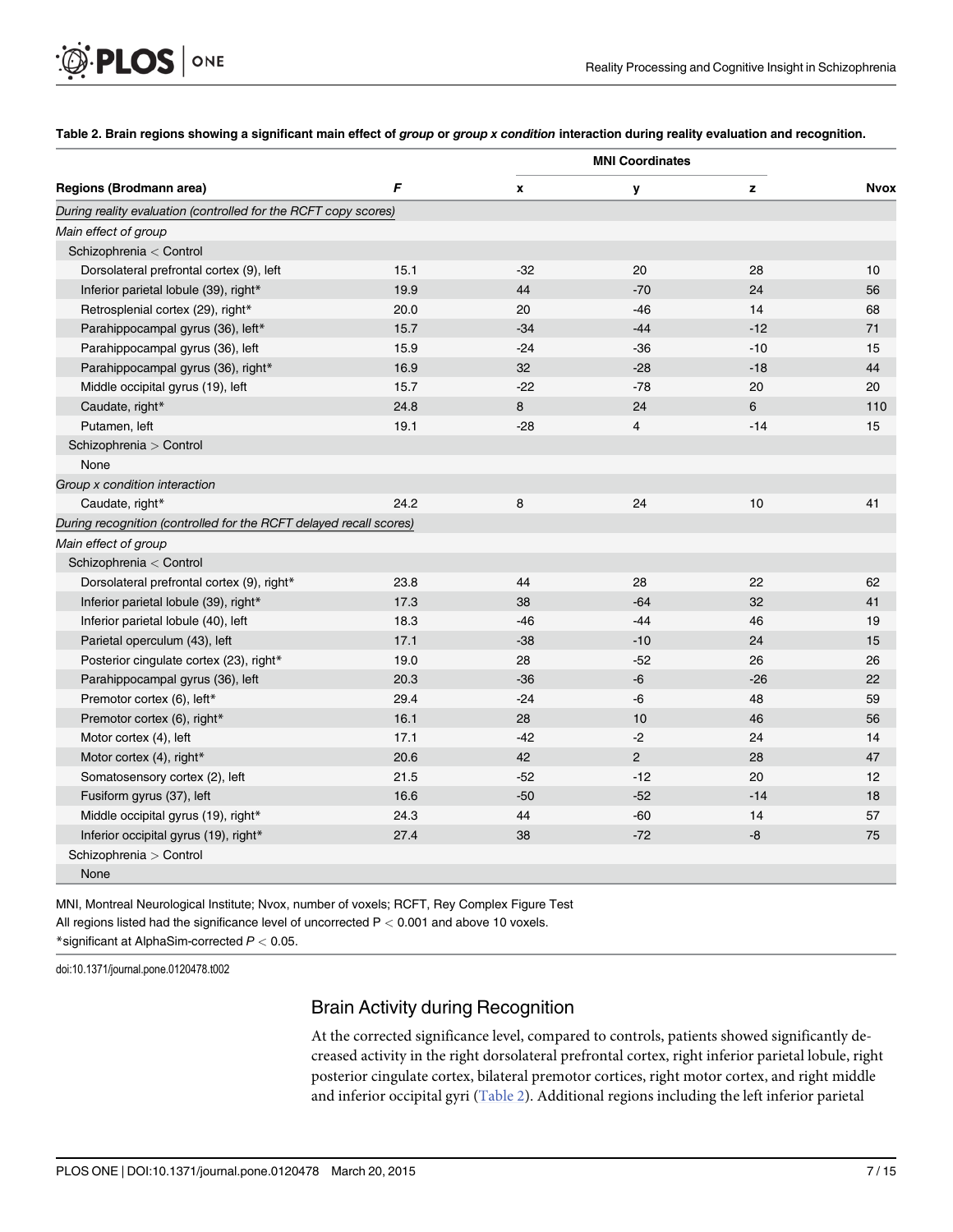

# Parahippocampal gyrus

[Fig 2. B](#page-5-0)rain regions showing a significant group difference in reality evaluation-related activity and their correlations with the Positive and Negative Syndrome Scale (PANSS) positive scores. Scatter plots depict the relationship between the regional percent signal change and PANSS positive scores in patients. The percent signal changes of the left and right parahippocampal gyri during reality evaluation were significantly lower in patients than in controls, and they were significantly correlated with the PANSS positive scores in patients \*Significant finding at  $P < 0.05$ .

doi:10.1371/journal.pone.0120478.g002

<span id="page-7-0"></span>**PLOS** ONE

lobule, left parietal operculum, and left parahippocampal cortex were observed at the uncorrected significance level. There was no brain region showing significantly increased activity in patients than in controls or significant group  $x$  condition interaction. In the correlation analyses, there was no brain region showing significant correlation with psychotic symptom measurements in patients. The BCIS composite scores were correlated with right posterior cingulate cortex activity ( $\rho = 0.65$ ,  $P = 0.002$ ) and right inferior parietal lobule activity  $(\rho = 0.53, P = 0.02)$  in patients ([Fig. 3B1 and 3B2\)](#page-8-0), but not with any regional activity in controls. The BCIS self-reflectiveness scores were correlated with right inferior parietal lobule activity ( $\rho = 0.59$ ,  $P = 0.01$ ) in patients and right motor cortex activity ( $\rho = 0.51$ ,  $P = 0.02$ ) in controls.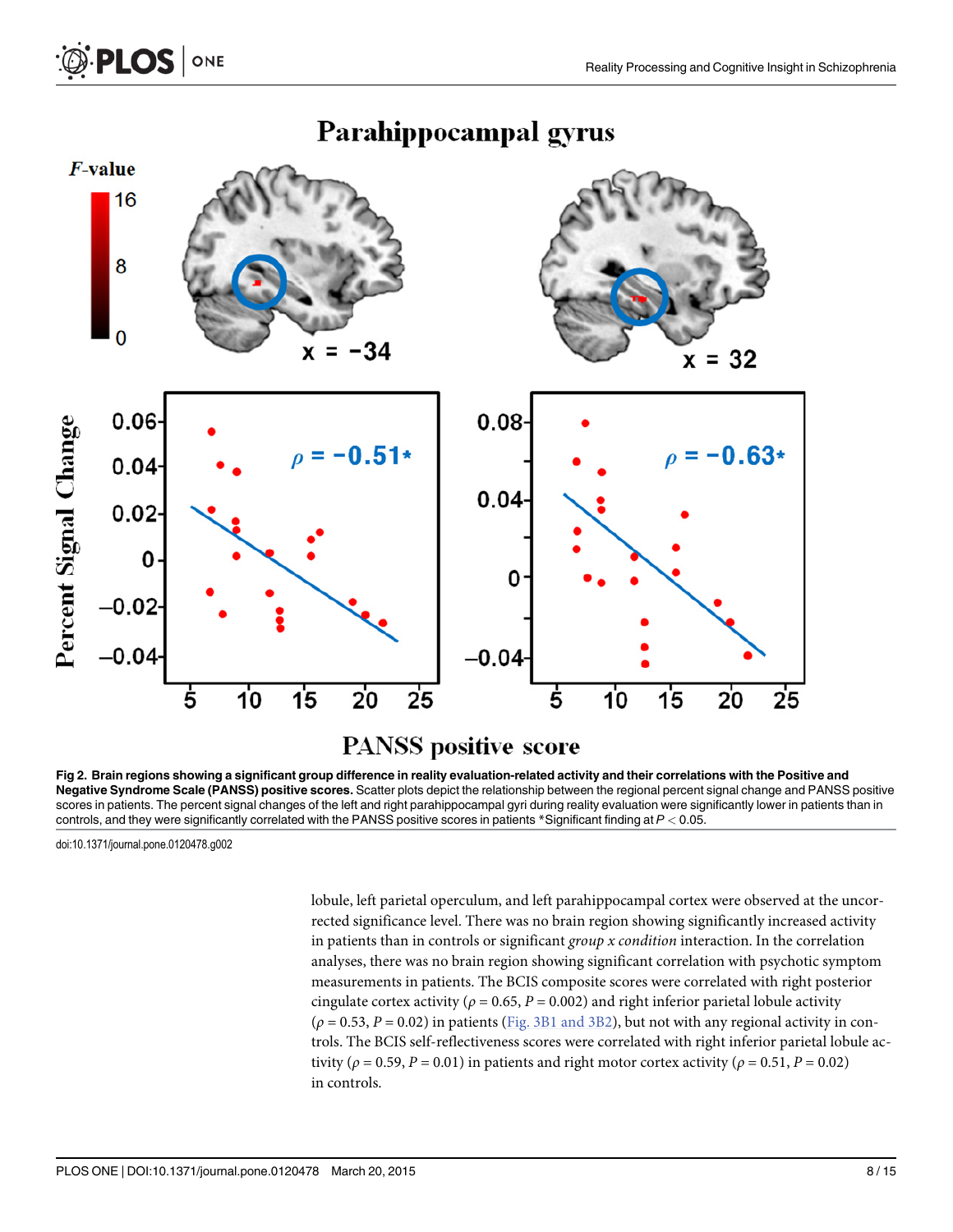$15$ 

<span id="page-8-0"></span>

[Fig 3. B](#page-5-0)rain regions showing a significant group difference and correlation with the Beck Cognitive Insight Scale (BCIS) composite scores. Scatter plots depict the relationship between the regional percent signal change and BCIS composite scores in patients and controls. The percent signal changes of the left dorsolateral prefrontal cortex (DLPFC) (A1) and left parahippocampal gyrus (A2) during reality evaluation were significantly lower in patients than in controls, and they were significantly correlated with the BCIS composite scores in patients, but not in controls. The percent signal changes of the right inferior parietal lobule (IPL) (B1) and right posterior cingulate cortex (PCC) (B2) during recognition were significantly lower in patients than in controls, and they were significantly correlated with the BCIS composite scores in patients, but not in controls. \*Significant finding at P < 0.05.

doi:10.1371/journal.pone.0120478.g003

#### Regional Correlations between Reality Evaluation and Recognition

As shown in [Fig. 4,](#page-9-0) significant regional correlations in patients were found between left  $(x = -24)$ parahippocampal gyrus activity during reality evaluation and activity of the right posterior cingulate cortex ( $\rho = -0.65$ ,  $P = 0.002$ ), right inferior parietal lobule ( $\rho = -0.54$ ,  $P = 0.01$ ), and right middle occipital gyrus ( $\rho = -0.64$ ,  $P = 0.002$ ) during recognition, and between right retrosplenial cortex activity during reality evaluation and right inferior parietal lobule activity ( $\rho = -0.46$ ,  $P = 0.04$ ) during recognition. In controls, there were significant correlations between right inferior parietal lobule activity during reality evaluation and right posterior cingulate cortex activity  $(\rho = -0.49, P = 0.03)$  during recognition. Comparisons of correlation coefficients between the two groups showed a significant difference in the correlations between left  $(x = -24)$  parahippocampal gyrus activity during reality evaluation and activity of the right posterior cingulate cortex  $(P = 0.02)$ , right inferior parietal lobule  $(P = 0.03)$ , and right middle occipital gyrus  $(P = 0.03)$ during recognition.

#### **Discussion**

Consistent with our hypothesis and in agreement with our previous study [\[1](#page-12-0)], we found that patients with schizophrenia were less accurate during reality evaluation than healthy controls, suggesting that patients have deficits in reality evaluation. In addition, patients showed significantly decreased discriminability compared to controls, and this group difference remained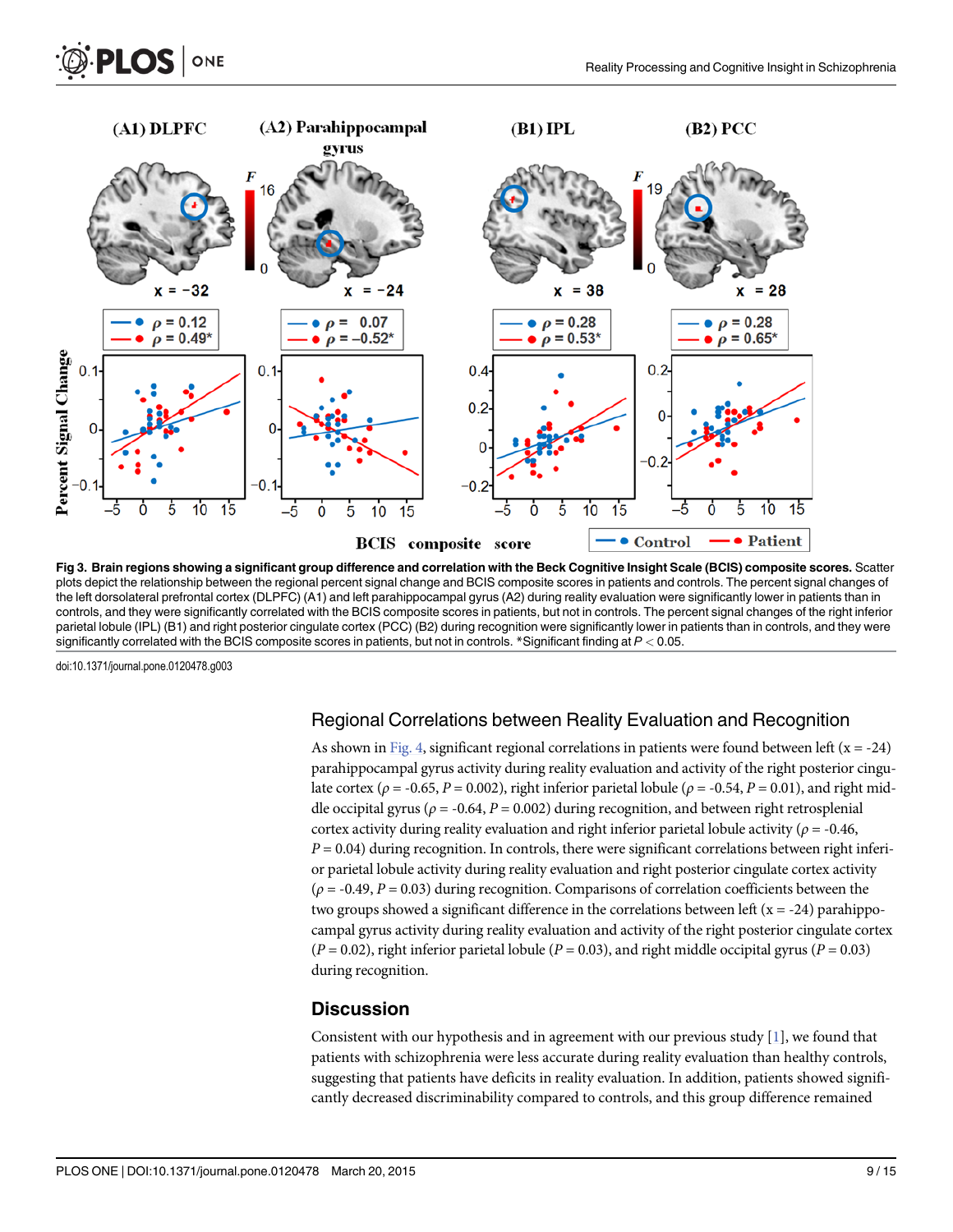

[Fig 4. T](#page-8-0)he relationship between reality evaluation-related activity and recognition-related activity. Dotted lines represent significant correlations in patients, whereas a solid line indicates a significant correlation in controls. Particularly, thick dotted line represents a significant difference in correlation coefficients between patients and controls. PHG, parahippocampal gyrus; IPL, inferior parietal lobule; RSC, retrosplenial cortex; PCC, posterior cingulate cortex; MOG, middle occipital gyrus.

doi:10.1371/journal.pone.0120478.g004

<span id="page-9-0"></span> $PLOS$  ONE

significant even after controlling for the RCFT delayed recall scores. This finding suggests that recognizing real/unreal stimuli was more challenging to patients than the RCFT recall procedure. Compared to the figure of the RCFT, the real/unreal stimuli would require the processes of understanding the context, and this additional required process might make the recognition process more difficult.

Patients showed decreased activity in the bilateral parahippocampal gyri during reality evaluation. As one of the major components of the context network, the parahippocampal gyrus is involved not only in declarative memory process, but also in context appraisal [\[3](#page-13-0)]. As a recent study demonstrated that patients with schizophrenia were impaired in the context processing and this impairment could lead to poor integration of information during encoding [\[23\]](#page-13-0), deficient context appraisal may prevent a subject from getting sufficient information to judge the reality of stimuli, eventually disturbing the reality evaluation process. Furthermore,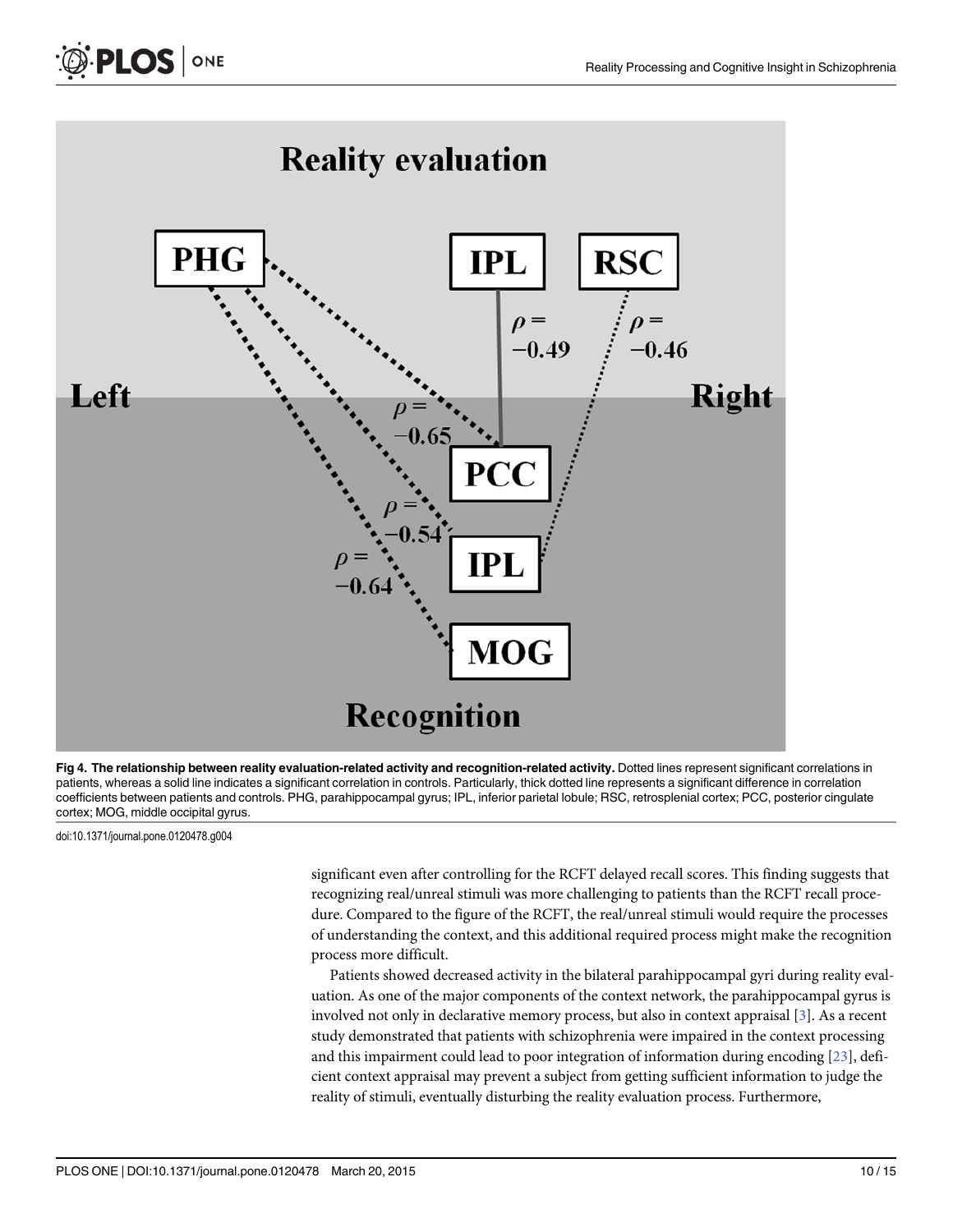<span id="page-10-0"></span>parahippocampal gyrus activity during reality evaluation was negatively correlated with the PANSS positive scores, and this is consistent with previous studies which found the significant association between abnormal activation in the parahippocampal gyrus and positive symptoms in schizophrenia  $[24-25]$  $[24-25]$  $[24-25]$  $[24-25]$ . Because dysfunctional parahippocampal gyrus has been related to impaired context appraisal [\[25](#page-13-0)–[26\]](#page-14-0), this dysfunction may lead to errors in validating external sensory inputs and internal mental representation, predisposing patients with schizophrenia to hallucinations and delusions. Taken together, functional abnormalities in the parahippocampal gyrus may play an important role in the formation of psychotic symptoms in schizophrenia.

Decreased activity in the retrosplenial cortex during reality evaluation in patients can also be relevant to impairment in context appraisal in that this region has been regarded as a component of context network [[4,](#page-13-0)[27](#page-14-0)]. The retrosplenial cortex has been suggested to mediate both spatial and non-spatial contextual processing and contribute to contextual elements of episodic memory [\[28\]](#page-14-0). Although both the parahippocampal gyrus and retrosplenial cortex are involved in the processing of contextual information, these regions may play a different role. For example, a previous fMRI study proposed that the retrosplenial cortex represents abstracted properties of an object context, whereas the parahippocampal gyrus processes physical properties [\[29](#page-14-0)]. Therefore, parahippocampal and retrosplenial dysfunctions may be related to reality evaluation impairment in schizophrenia through separate involvement in context appraisal.

Compared to controls, decreased activity in the inferior parietal lobule during reality evaluation was found in patients. In addition, although not significant after AlphaSim correction, patients showed decreased activity in the dorsolateral prefrontal cortex during reality evaluation. Because the inferior parietal lobule and dorsolateral prefrontal cortex are the brain regions subserving relational reasoning  $[30]$ , this finding can be interpreted in terms of reasoning abnormality. During reality evaluation process, subjects should judge the reality of stimuli according to norms of reality [[1\]](#page-12-0), which is closely related to relational reasoning. Our data suggest that anomalous reasoning may contribute to impairment in reality evaluation in schizophrenia. The BCIS composite scores were correlated with dorsolateral prefrontal activity in patients. Cognitive insight reflects the ability to consider a number of information, perspectives and alternative hypotheses at the same time and process relationships between them to make correct judgments [[20](#page-13-0)]. Because this ability would need the relational reasoning process, our findings suggest that poor cognitive insight may be related to reasoning abnormality in schizophrenia.

During recognition, patients exhibited decreased activity in the inferior parietal lobule and posterior cingulate cortex. Recent neuroimaging studies have demonstrated memory-related activation in these two regions [[31\]](#page-14-0). The inferior parietal lobule is typically involved in episodic memory retrieval [\[32,33\]](#page-14-0), probably by bottom-up attention processes, which refers to attentional guidance purely by the saliency of incoming information and is mediated by the ventral fronto-parietal system [[34](#page-14-0)]. The posterior cingulate cortex receives input from the posterior hippocampus [[35](#page-14-0)] and also plays a role in the memory process [[36](#page-14-0)]. In addition, our study showed that inferior parietal lobule activity and posterior cingulate cortex activity were positively correlated with the BCIS composite scores in patients. These results further supports a previous assertion that cognitive insight in patients with schizophrenia may rely on declarative memory processes whereby current experiences are appraised based on previous ones [[13](#page-13-0)]. Since poorer cognitive insight was related to more severe psychotic symptoms in schizophrenia [\[14](#page-13-0)], disturbances in declarative memory processes might be associated with hallucinations and delusions in patients with schizophrenia, which is in line with our previous finding that discriminability for the real pictures was correlated with the severity of hallucinations in patients [[1](#page-12-0)].

In patients, decreased activity of the left parahippocampal gyrus during reality evaluation was related to increased activity of the right inferior parietal lobule and right posterior cingulate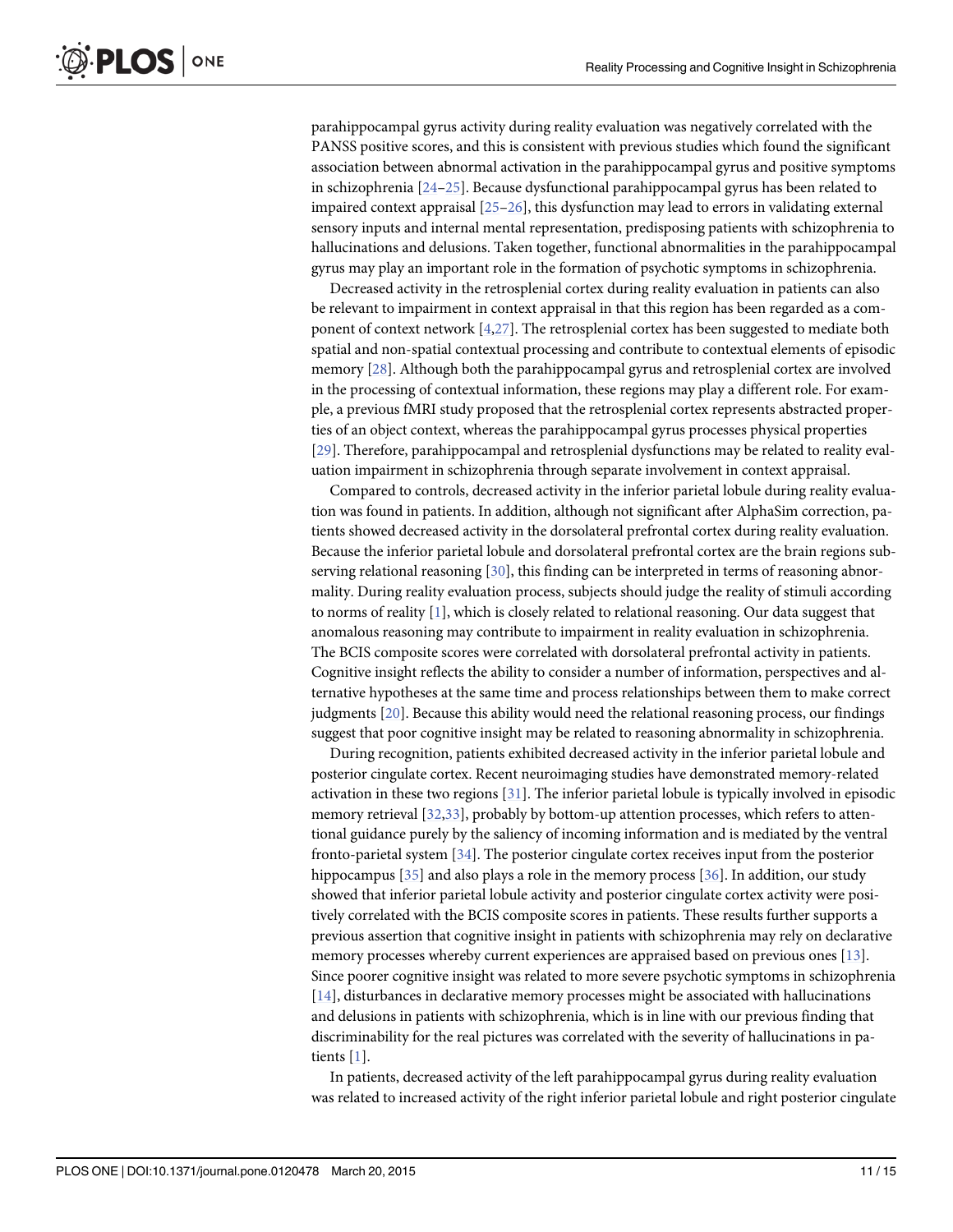<span id="page-11-0"></span>cortex during recognition, while decreased activity of the right retrosplenial cortex during reality evaluation was related to increased activity of the right inferior parietal lobule. Decreased activity of the parahippocampal gyrus and retrosplenial cortex was related to impaired context appraisal, and increased activity in the inferior parietal lobule and posterior cingulate cortex was associated with better cognitive insight. The parahippocampal gyrus has reciprocal connections with the inferior parietal lobule, posterior cingulate cortex and retrosplenial cortex [\[37](#page-14-0)]. Thus, these findings suggest that the inferior parietal lobule and posterior cingulate cortex might be activated to enhance cognitive insight and to compensate for impaired processing of context caused by deficient activation of the parahippocampal gyrus and retrosplenial cortex. The negative correlation between left parahippocampal gyrus activity and the BCIS composite score in patients might be due to the relationship between increased parahippocampal gyrus



[Fig 5. P](#page-12-0)roposed model of the reality evaluation process. PHG, parahippocampal gyrus; RSC, retrosplenial cortex; DLPFC, dorsolateral prefrontal cortex; PCC, posterior cingulate cortex; IPL, inferior parietal lobule.

doi:10.1371/journal.pone.0120478.g005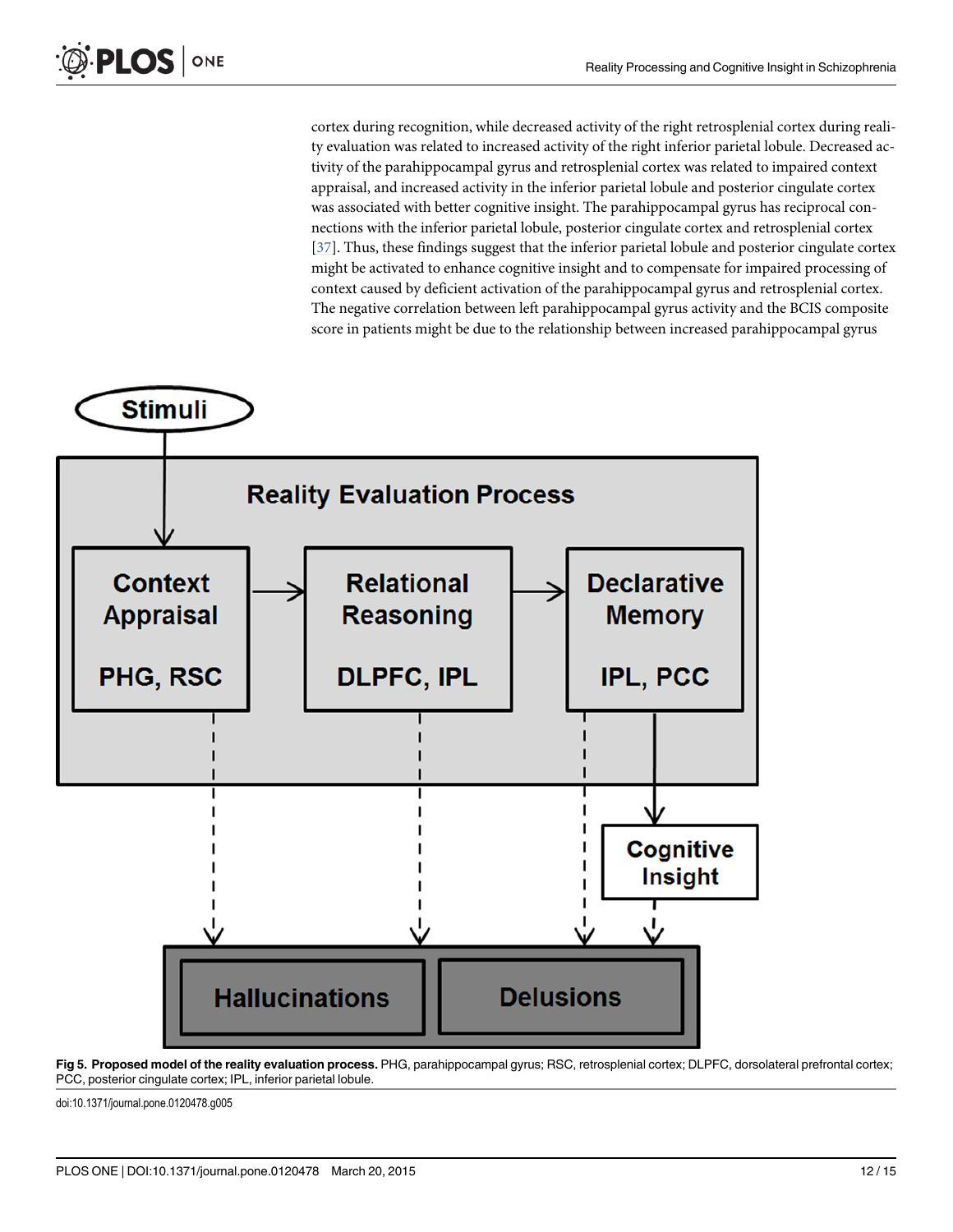<span id="page-12-0"></span>activity and decreased inferior parietal lobule and posterior cingulate cortex activity, which showed a positive correlation with the BCIS composite score.

Based on previous studies and our results, we propose a model of the reality evaluation process [\(Fig. 5\)](#page-11-0), which consists of three phased processes contributing to the formation and maintenance of hallucinations and delusions. The first process—"context appraisal"—is thought to be mediated by the context network including the parahippocampal gyrus and retrosplenial cortex. The second process, "relational reasoning," is involved in judging the reality of stimuli according to norms of reality, which is suggested to be mediated by the dorsolateral prefrontal cortex and inferior parietal lobule. The third process, "declarative memory," is thought to be mediated by the inferior parietal lobule and posterior cingulate cortex. This process is closely related to cognitive insight, which may be involved in improvement of hallucinations and delusions. Thus, enhancing cognitive insight may be compensation for reality evaluation impairment in schizophrenia.

Several limitations should be acknowledged. First, patients in this study were taking antipsychotic medications and in a state of chronic illness with multiple episodes. Therefore, it is unclear whether the behavioral and neural impairments of reality evaluation and recognition are their trait or state. Although no evidence exists about the relationship between antipsychotics and reality evaluation process, it is possible that antipsychotic medication affects regional brain activity related to the reality processing. Second, viewing a drawing in the MRI scanner can be different from reality monitoring in real life. Third, cognitive measurements were limited to reasoning and memory. Although other cognitive functions such as executive functions and attention were not considered to be a main confounding factor, they can affect task performance.

In conclusion, this study demonstrated that impairments in reality evaluation and recognition appear to be related to abnormal functioning in the context network, and anomalous appraisal and processing of context may contribute to positive symptoms in schizophrenia. The significant association between activity in memory-related brain regions and cognitive insight further suggests that declarative memory processes may play an important role in cognitive insight in patients with schizophrenia. In addition, memory-related brain regions may be activated to enhance cognitive insight and to compensate for reality evaluation impairment. The current study provides new insights into the pathophysiology of positive symptoms in schizophrenia.

### Acknowledgments

The authors would like to thank Mr. Dong-Il Kang and Se Young Kim in Severance Hospital for their technical support.

#### Author Contributions

Conceived and designed the experiments: SHL JJK. Performed the experiments: JWC SHL. Analyzed the data: JSL EK. Contributed reagents/materials/analysis tools: SKL. Wrote the paper: JSL JJK.

#### **References**

- Lee JS, Chun JW, Lee SH, Kang DI, Kim JJ. Association of impaired reality processing with psychotic symptoms in schizophrenia. Psychiatry Res. 2013; 210: 721-728. doi: [10.1016/j.psychres.2013.07.](http://dx.doi.org/10.1016/j.psychres.2013.07.035) [035](http://dx.doi.org/10.1016/j.psychres.2013.07.035) PMID: [23992791](http://www.ncbi.nlm.nih.gov/pubmed/23992791)
- [2.](#page-1-0) Crone EA, Wendelken C, van Leijenhorst L, Honomichl RD, Christoff K, Bunge SA. Neurocognitive development of relational reasoning. Dev Sci. 2009; 12: 55–66. doi: [10.1111/j.1467-7687.2008.00743.x](http://dx.doi.org/10.1111/j.1467-7687.2008.00743.x) PMID: [19120413](http://www.ncbi.nlm.nih.gov/pubmed/19120413)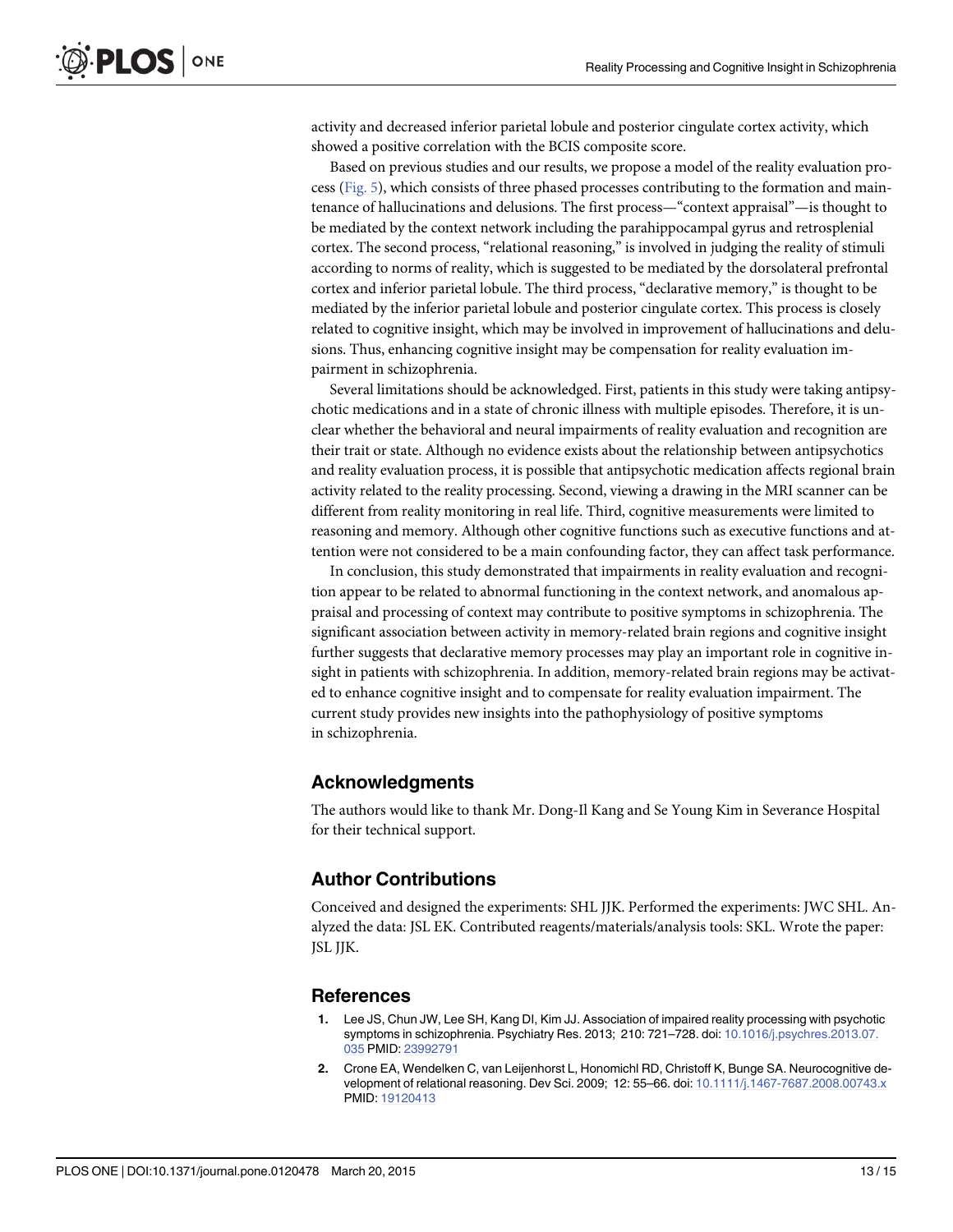- <span id="page-13-0"></span>[3.](#page-1-0) Rudy JW. Context representations, context functions, and the parahippocampal-hippocampal system. Learn Mem. 2009; 16: 573–585. doi: [10.1101/lm.1494409](http://dx.doi.org/10.1101/lm.1494409) PMID: [19794181](http://www.ncbi.nlm.nih.gov/pubmed/19794181)
- [4.](#page-1-0) Burgess N, Maguire EA, Spiers HJ, O'Keefe J. A temporoparietal and prefrontal network for retrieving the spatial context of lifelike events. Neuroimage. 2001; 14: 439–453. PMID: [11467917](http://www.ncbi.nlm.nih.gov/pubmed/11467917)
- [5.](#page-1-0) Ledoux AA, Phillips JL, Labelle A, Smith A, Bohbot VD, Boyer P. Decreased fMRI activity in the hippocampus of patients with schizophrenia compared to healthy control participants, tested on a wayfinding task in a virtual town. Psychiatry Res. Neuroimaging. 2013; 211: 47-56. doi: [10.1016/j.pscychresns.](http://dx.doi.org/10.1016/j.pscychresns.2012.10.005) [2012.10.005](http://dx.doi.org/10.1016/j.pscychresns.2012.10.005) PMID: [23352276](http://www.ncbi.nlm.nih.gov/pubmed/23352276)
- [6.](#page-1-0) Watson CE, Chatterjee A. A bilateral frontoparietal network underlies visuospatial analogical reasoning. Neuroimage. 2012; 59: 2831–2838. doi: [10.1016/j.neuroimage.2011.09.030](http://dx.doi.org/10.1016/j.neuroimage.2011.09.030) PMID: [21982934](http://www.ncbi.nlm.nih.gov/pubmed/21982934)
- 7. Mackey AP, Miller Singley AT, Bunge SA. Intensive reasoning training alters patterns of brain connectivity at rest. J Neurosci. 2013; 33: 4796–4803. doi: [10.1523/JNEUROSCI.4141-12.2013](http://dx.doi.org/10.1523/JNEUROSCI.4141-12.2013) PMID: [23486950](http://www.ncbi.nlm.nih.gov/pubmed/23486950)
- [8.](#page-1-0) Feng X, Peng L, Chang-Quan L, Yi L, Hong L. Relational complexity modulates activity in the prefrontal cortex during numerical inductive reasoning: an fMRI study. Biol Psychol. 2014; 101: 61–68. doi: [10.](http://dx.doi.org/10.1016/j.biopsycho.2014.06.005) [1016/j.biopsycho.2014.06.005](http://dx.doi.org/10.1016/j.biopsycho.2014.06.005) PMID: [24995915](http://www.ncbi.nlm.nih.gov/pubmed/24995915)
- [9.](#page-1-0) Ramsey NF, Koning HA, Welles P, Cahn W, van der Linden JA, Kahn RS. Excessive recruitment of neural systems subserving logical reasoning in schizophrenia. Brain. 2002; 125: 1793–1807. PMID: [12135970](http://www.ncbi.nlm.nih.gov/pubmed/12135970)
- [10.](#page-1-0) Brebion G, David AS, Jones H, Pilowsky LS. Hallucinations, negative symptoms, and response bias in a verbal recognition task in schizophrenia. Neuropsychology. 2005; 19: 612–617. PMID: [16187879](http://www.ncbi.nlm.nih.gov/pubmed/16187879)
- [11.](#page-1-0) Ragland JD, Moelter ST, McGrath C, Hill SK, Gur RE, Bilker WB, et al. Levels-of-processing effect on word recognition in schizophrenia. Biol Psychiatry. 2003; 54: 1154–1161. PMID: [14643082](http://www.ncbi.nlm.nih.gov/pubmed/14643082)
- [12.](#page-1-0) Brebion G, Smith MJ, Amador X, Malaspina D, Gorman JM. Word recognition, discrimination accuracy, and decision bias in schizophrenia: association with positive symptomatology and depressive symptomatology. J Nerv Ment Dis. 1998; 186: 604–609. PMID: [9788636](http://www.ncbi.nlm.nih.gov/pubmed/9788636)
- [13.](#page-1-0) Lepage M, Buchy L, Bodnar M, Bertrand MC, Joober R, Malla A. Cognitive insight and verbal memory in first episode of psychosis. Eur Psychiatry. 2008; 23: 368–374. doi: [10.1016/j.eurpsy.2008.02.003](http://dx.doi.org/10.1016/j.eurpsy.2008.02.003) PMID: [18374546](http://www.ncbi.nlm.nih.gov/pubmed/18374546)
- [14.](#page-1-0) Bora E, Erkan A, Kayahan B, Veznedaroglu B. Cognitive insight and acute psychosis in schizophrenia. Psychiatry Clin Neurosci. 2007; 61: 634–639. PMID: [18081624](http://www.ncbi.nlm.nih.gov/pubmed/18081624)
- [15.](#page-1-0) Zierhut K, Bogerts B, Schott B, Fenker D, Walter M, Albrecht D, et al. The role of hippocampus dysfunction in deficient memory encoding and positive symptoms in schizophrenia. Psychiatry Res. 2010; 183: 187–194. doi: [10.1016/j.pscychresns.2010.03.007](http://dx.doi.org/10.1016/j.pscychresns.2010.03.007) PMID: [20702070](http://www.ncbi.nlm.nih.gov/pubmed/20702070)
- [16.](#page-1-0) First MB, Gibbon M, Spitzer RL, Williams JBW. Structured Clinical Interview for DSM-IV Axis I Disorders. New York: New York State Psychiatric Institute Biometric Research. 1996.
- [17.](#page-2-0) Raven J, Court J, Raven J. Manual for Raven's progressive matrices and vocabulary scales: Section 3 Standard progressive matrices. London: Lewis. 1988.
- [18.](#page-2-0) Rey A. L'Examen Clinique en Psychologie. Paris: Presses Universitaires de France. 1964.
- [19.](#page-2-0) Meyers JE, Meyers KR. Rey Complex Figure Test and Recognition Trial: Professional Manual. Lutz, FL: Psychological Assessment Resources. 1995.
- [20.](#page-2-0) Beck AT, Baruch E, Balter JM, Steer RA, Warman DM. A new instrument for measuring insight: the Beck Cognitive Insight Scale. Schizophr Res. 2004; 68: 319–329. PMID: [15099613](http://www.ncbi.nlm.nih.gov/pubmed/15099613)
- [21.](#page-2-0) Kay SR, Fiszbein A, Opler LA. The positive and negative syndrome scale (PANSS) for schizophrenia. Schizophr Bull. 1987; 13: 261–276. PMID: [3616518](http://www.ncbi.nlm.nih.gov/pubmed/3616518)
- [22.](#page-3-0) Snodgrass JG, Corwin J. Pragmatics of measuring recognition memory: applications to dementia and amnesia. J Exp Psychol Gen. 1988; 117: 34–50. PMID: [2966230](http://www.ncbi.nlm.nih.gov/pubmed/2966230)
- [23.](#page-9-0) Talamini LM, de Haan L, Nieman DH, Linszen DH, Meeter M. Reduced context effects on retrieval in first-episode schizophrenia. PLoS One. 2010; 5: e10356. doi: [10.1371/journal.pone.0010356](http://dx.doi.org/10.1371/journal.pone.0010356) PMID: [20436915](http://www.ncbi.nlm.nih.gov/pubmed/20436915)
- [24.](#page-10-0) Gradin VB, Kumar P, Waiter G, Ahearn T, Stickle C, Milders M, et al. Expected value and prediction error abnormalities in depression and schizophrenia. Brain. 2011; 134: 1751-1764. doi: [10.1093/brain/](http://dx.doi.org/10.1093/brain/awr059) [awr059](http://dx.doi.org/10.1093/brain/awr059) PMID: [21482548](http://www.ncbi.nlm.nih.gov/pubmed/21482548)
- [25.](#page-10-0) Surguladze S, Russell T, Kucharska-Pietura K, Travis MJ, Giampietro V, David AS, et al. A reversal of the normal pattern of parahippocampal response to neutral and fearful faces is associated with reality distortion in schizophrenia. Biol Psychiatry. 2006; 60: 423–431. PMID: [16487943](http://www.ncbi.nlm.nih.gov/pubmed/16487943)